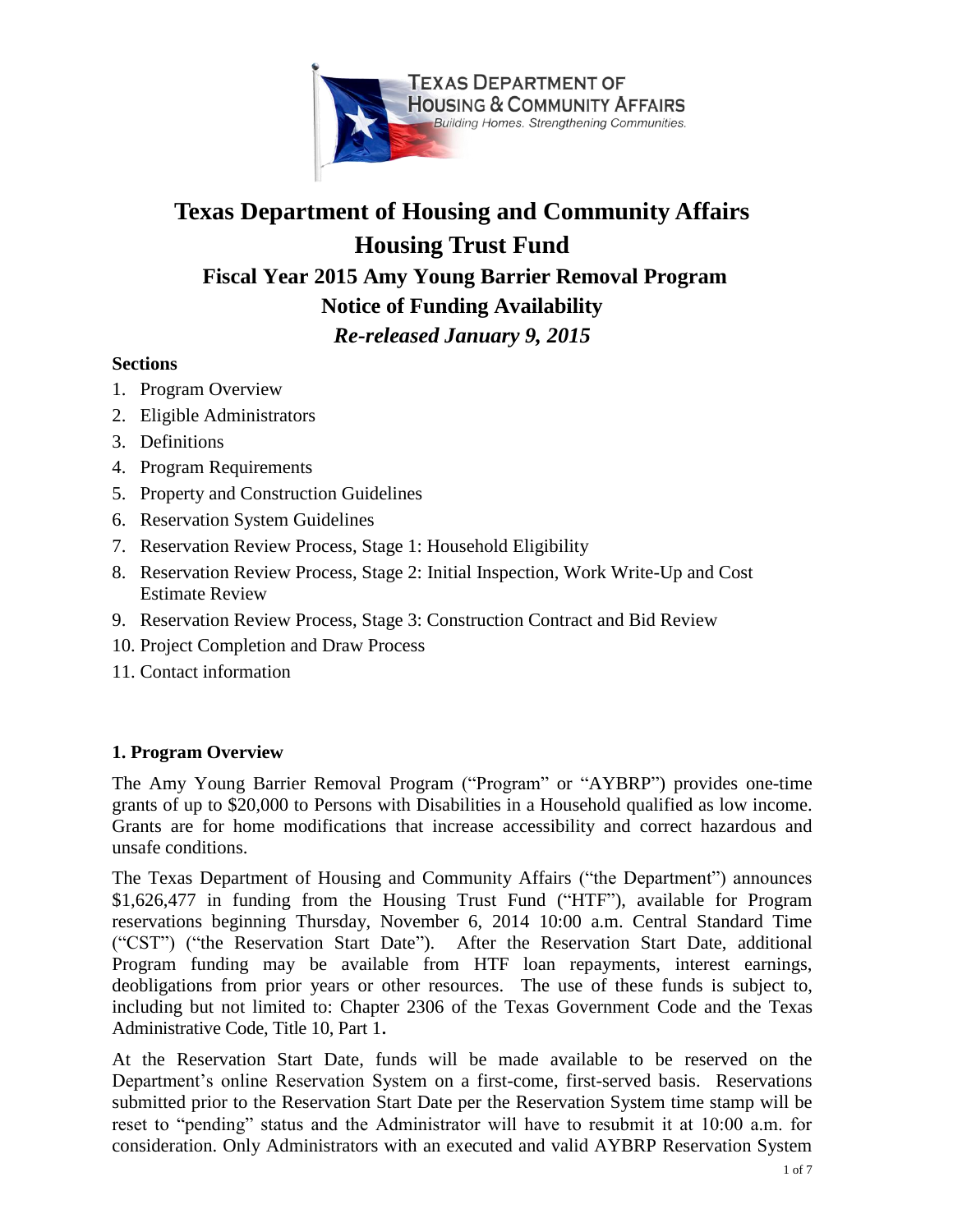Agreement will have access to the online Reservation System during all of the funding phases described below.

To promote the geographic dispersion of these competitive funds, the funds will be made available in three phases.

Phase 1: On **Thursday, November 6, 2014, at 10:00 a.m. CST,** each TDHCA State Service Region will receive an allocation of the total funds. Each region will receive a rural and urban amount.Until Tuesday, December 9, 2014, at 5:00 p.m. CST these funds shall be reserved only for Households in these rural and urban subregions. For a State Service Region map and list of rural and urban places, please visit the Program website: [http://www.tdhca.state.tx.us/htf/single-family/amy-young.htm.](http://www.tdhca.state.tx.us/htf/single-family/amy-young.htm)

Phase 2: On **Wednesday, December 10, 2014, at 10:00 a.m. CST,** any funds remaining in the rural and urban allocations in each region will be combined into one balance of funds per region. Until Friday, January  $9<sup>th</sup>$ , 2015 at 5:00 p.m. CST, this remaining amount shall be reserved only for Households in that region.

Phase 3: On **Monday, January 12, 2015 at 10:00 a.m. CST**, any funds remaining across all regions will collapse into one state-wide pool. This remaining amount can be reserved for Households anywhere in the state until the funds are depleted.

| Region         | <b>Urban Amount</b> | <b>Rural Amount</b> |
|----------------|---------------------|---------------------|
|                | \$60,000            | \$60,000            |
| $\overline{2}$ | \$60,000            | \$60,000            |
| 3              | \$85,149            | \$60,000            |
| 4              | \$60,000            | \$60,000            |
| 5              | \$60,000            | \$60,000            |
| 6              | \$82,878            | \$60,000            |
| 7              | \$62,800            | \$60,000            |
| 8              | \$60,000            | \$60,000            |
| 9              | \$65,751            | \$60,000            |
| 10             | \$60,000            | \$60,000            |
| 11             | \$68,552            | \$60,000            |
| 12             | \$60,000            | \$60,000            |
| 13             | \$61,347            | \$60,000            |
| Subtotal       | \$846,477           | \$780,000           |

#### **Phase 1 of AYBRP Reservation System November 6 – December 9, 2014**

The 10% Administrative Fee provided to Administrators upon project completion is not reflected in this table.

#### **2. Eligible Administrators**

- a) **The Department is now accepting applications from entities seeking to become Administrators.**
- b) Current Administrators with an executed and valid AYBRP Reservation Agreement (ending in 2016) will have access to the online Reservation System on November 6, 2014. Current Administrators *do not need to reapply* to become an Administrator.
- c) The following entities are eligible to become a Program Administrator: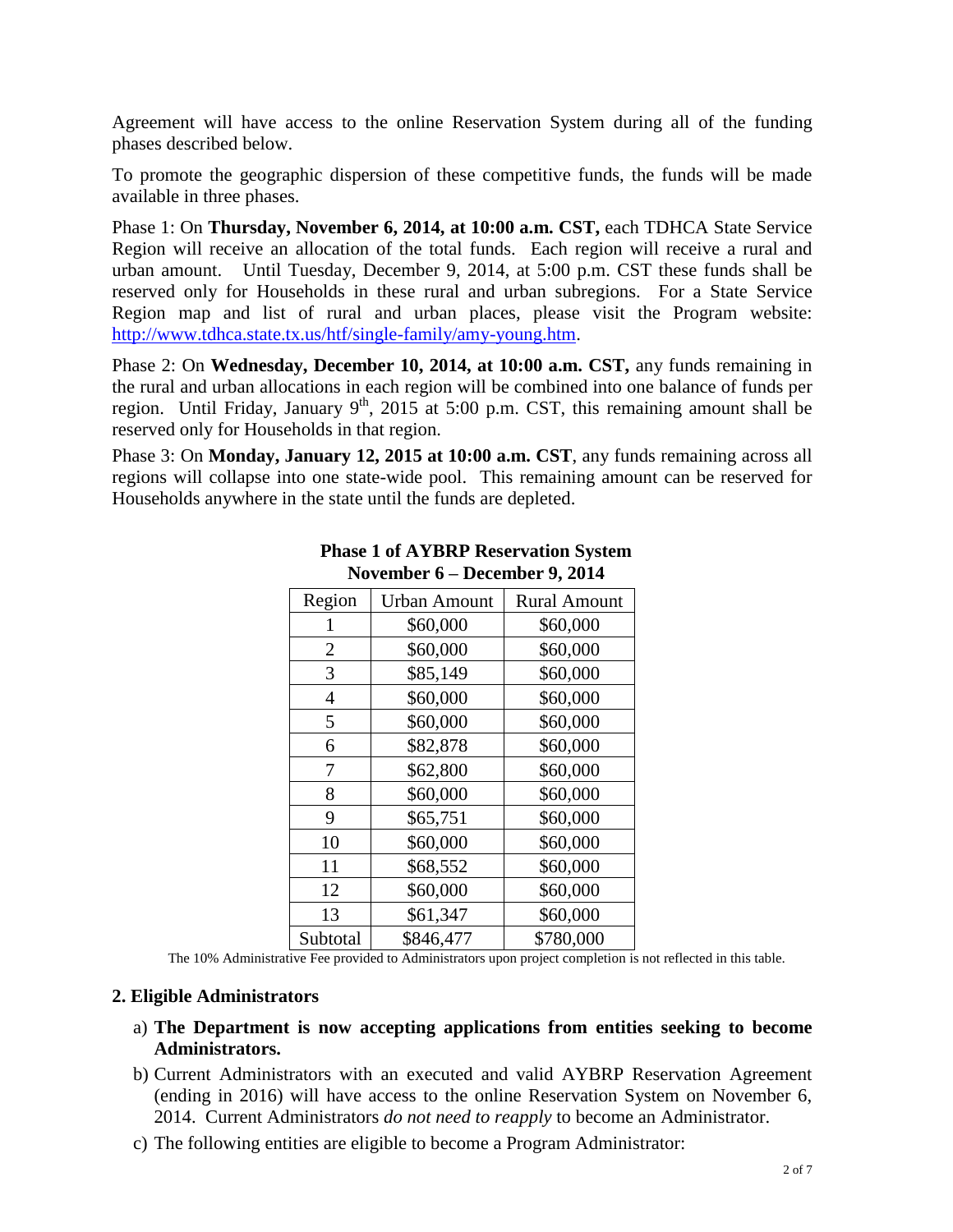- i. Units of Local Government;
- ii. Councils of Government;
- iii. Nonprofit Organizations;
- iv. Local Mental Health Authorities;
- v. Public Agencies; and
- vi. Public Housing Authorities.
- d) Participating Jurisdictions that receive a direct award of HOME funding from the U.S. Department of Housing and Urban Development ("HUD") and that are not currently Administrators in the Program (i.e., do not have an executed and valid AYBRP Reservation Agreement) are *ineligible* to become an Administrator.
- e) Eligible entities must provide documentation in the form of descriptions of staff experience and current or previous contracts with the Department or other funders to show the following:
	- i. Experience of at least 2 years in providing housing rehabilitation services to low income Households;
	- ii. Experience with accessibility standards, applicable building codes, and construction serving the needs of Persons with Disabilities.
	- iii. Document the qualifications of Administrator's housing inspector(s), according to the Qualified Inspection Certification form on the Program website.
- f) Partnership with another entity that meets the above requirements is acceptable but must be documented with a contract or memorandum of understanding, subject to Department approval. Letters of support or intent will not be accepted.
- g) Entities seeking to become an Administrator must complete the Reservation System Access Application available on the Program website. The Department will accept these applications on an ongoing basis until August 31, 2015, subject to extension at the discretion of the Department and funding availability.

#### **3. Definitions**

- a) Any capitalized terms that appear in this NOFA but are not defined in this section are defined in Chapter 2306 of the Texas Government Code or the Texas Administrative Code, Title 10, Part 1.
- b) This NOFA also uses the following definitions:
	- i. Administration Fee Funds equal to 10% of the Project's combined Hard and Soft Costs, paid to Administrators upon completion of a project.
	- ii. Hard Costs Site-specific costs incurred during construction, including but not limited to: general requirements, building permits, jobsite toilet rental, dumpster fees, site preparation, demolition, construction materials, labor, installation equipment expenses, etc. Hard Costs are considered as part of Project Costs.
	- iii. Liquid Assets Cash deposited in checking or savings accounts, money markets, certificates of deposit, mutual funds or brokerage accounts; the net value of stocks or bonds that may be easily converted to cash; or the cash surrender value of life insurance policies. Funds in tax-deferred accounts for retirement or education savings (i.e., Individual Retirement Accounts, 401Ks, 529 plans) are excluded from the Liquid Assets calculation.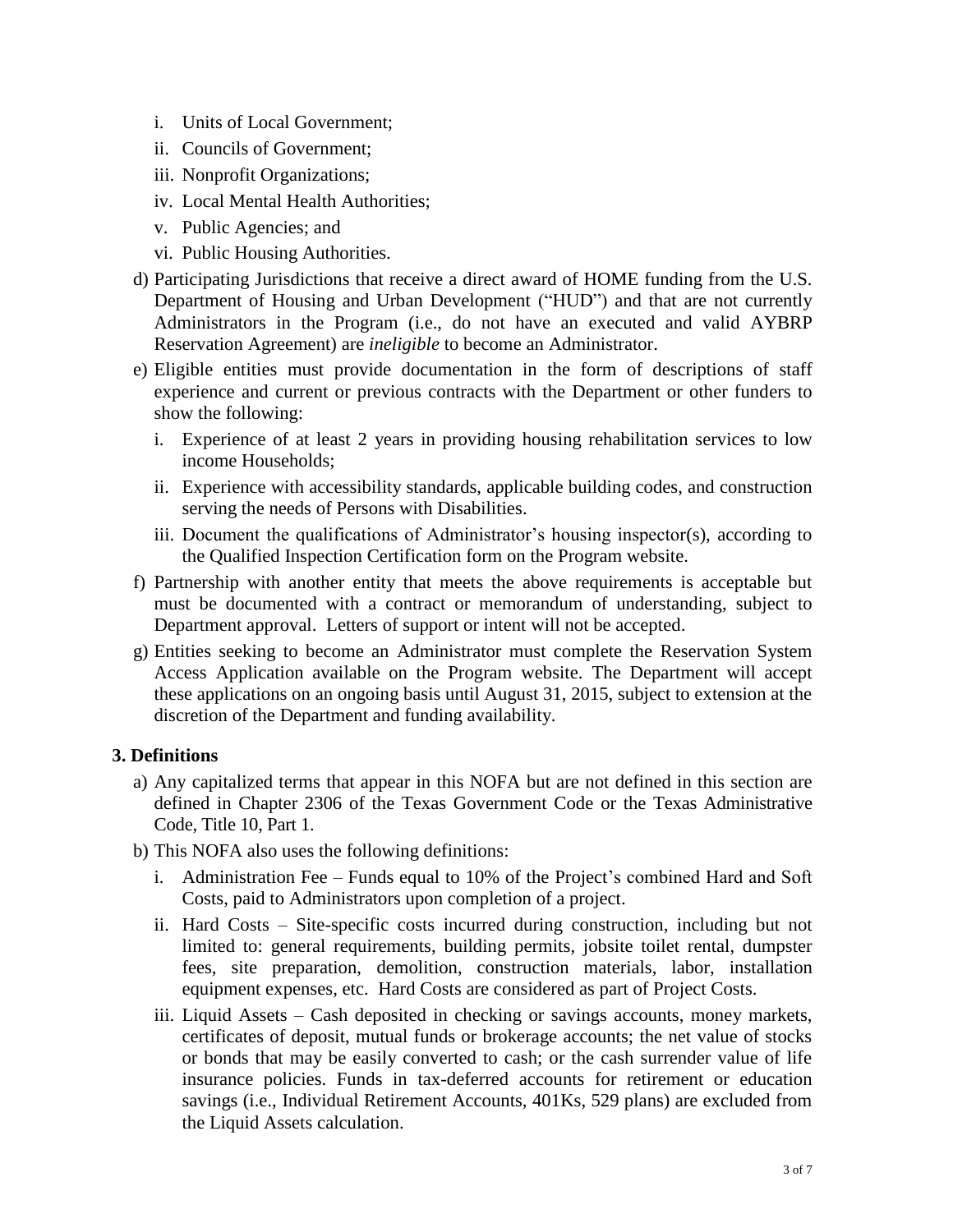- iv. Low Income Household income does not exceed the greater of 80% of the Area Median Family Income or 80% of the State Median Family Income, adjusted for Household size, in accordance with the 2014 HOME Investment Partnership Program income limits as defined by HUD.
- v. Project Costs Program funds (Hard and Soft Costs) that directly assist a Household.
- vi. Reservation Setup The submission of required documents to the online Reservation System in order to reserve Program funds for an eligible Household.

#### **4. Program Requirements**

- a) Administrators must follow the processes and procedures as required by the Department through its governing statute (Chapter 2306 of the Government Code), Administrative Rules (Texas Administrative Code, Title 10, Part 1), Reservation Agreements, Program Manual, forms, and this NOFA.
- b) The assisted Household shall be qualified as Low Income. The assisted Household's Liquid Assets shall not exceed \$20,000.
- c) The maximum amount of Program assistance per Household is \$20,000 in Project Costs (combined Hard and Soft Costs).
- d) The Department will pay the Administrator an Administration Fee equal to 10% of the Project Costs upon successful completion of the project. The Administration Fee is in addition to the \$20,000 maximum assistance permitted per Household. No additional documentation other than the Administrative Draw Request form, available on the Program website, is required.
- e) Units of Local Government must maintain documentation of compliance with applicable procurement laws and regulations. Nonprofit Organizations must maintain documentation of compliance with their own board-adopted procurement policy that ensures, to the greatest extent feasible, fair and open competition.

#### **5. Property and Construction Guidelines**

- a) Owner-occupied homes and rental units are eligible for Program assistance.
- b) In owner-occupied homes, the owner of record must reside in the home as their permanent residence unless otherwise approved by the Department.
- c) In rental units, all Household occupants, including the Person with Disability, must be named on the lease.
- d) The following rental properties are *ineligible* for Program assistance:
	- i. Properties developed, owned or managed by an Administrator or an Affiliate;
	- ii. Rental units in properties that are financed with any federal funds. Housing Tax Credit properties built after 2001 and entities that receive federal assistance, such as HOME funding, are already required to provide and pay for reasonable accommodations to units and common areas if the modifications do not represent an undue financial and administrative burden. For more information, visit: <http://www.tdhca.state.tx.us/housing-center/fair-housing/buyers-renters.htm>;
	- iii.Rental units that have hazardous or unsafe conditions identified in the initial inspection. Program funds may not be used to correct hazardous or unsafe conditions in rental units, but may be used for accessibility modifications only after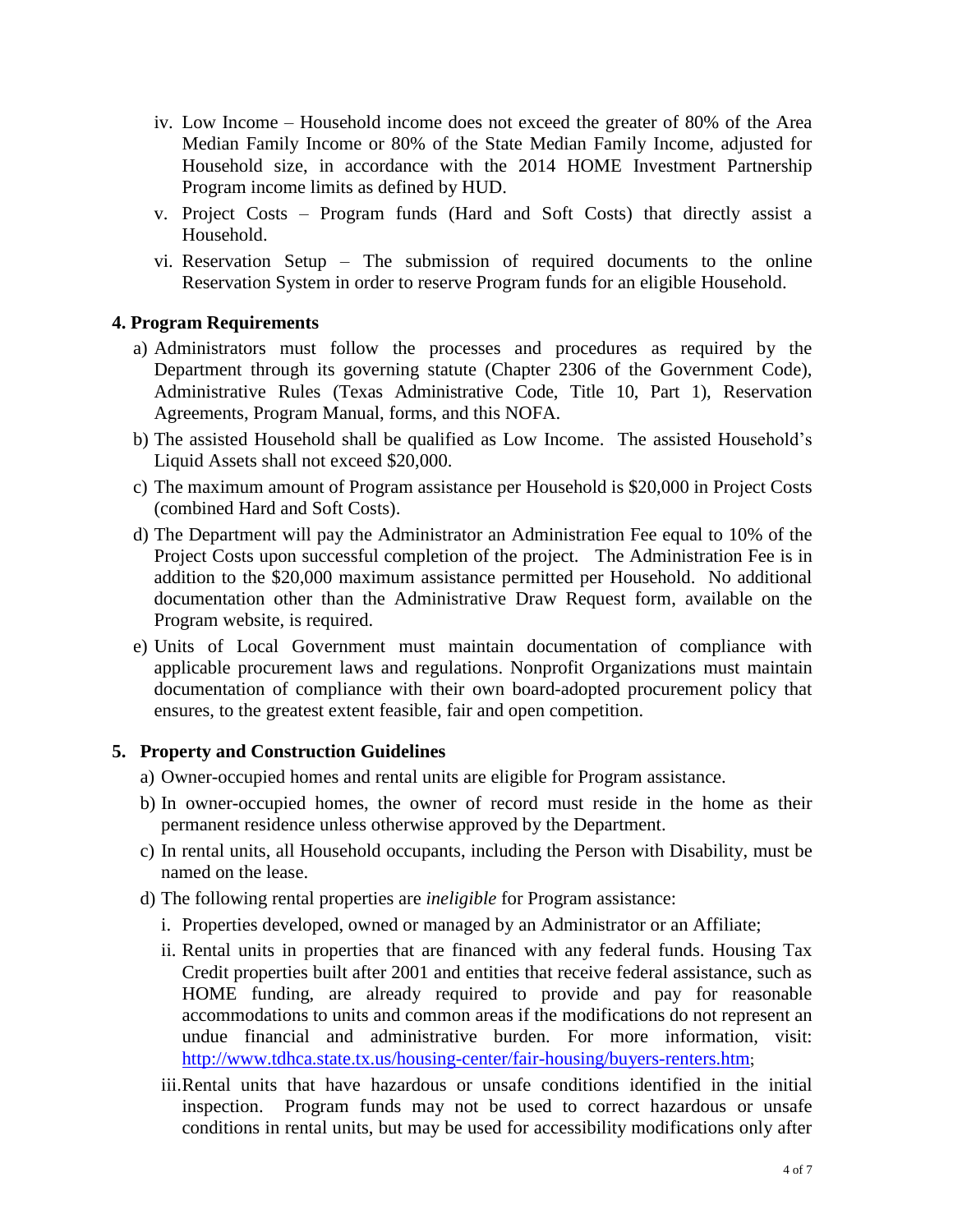the hazardous or unsafe conditions have been corrected by the property owner at the property owner's expense.

- e) Program construction standards and guidelines:
	- i. Administrators must follow all applicable sections of their local building codes and ordinances;
	- ii. In the absence of local building code, Administrators must adhere to the construction standards and guidelines detailed in the Program Manual;
	- iii.Administrators must adhere to Chapter 21, "Minimum Energy Efficiency Requirements for Single Family Construction Activities", of the Texas Administrative Code.
- f) A minimum of **75%** of Project Hard Costs must be utilized for accessibility modifications unless otherwise approved by the Department on a case-by-case basis.
- g) In addition to accessibility modifications, Administrators may make repairs to eliminate hazardous or unsafe conditions in the housing unit (with the exception noted in Section d) iii). No more than **25%** of the Project Hard Costs may be utilized to correct hazardous and unsafe conditions unless otherwise approved by the Department on a case-by-case basis.

#### **6. Reservation System Guidelines**

- a) Program funds are available on a first-come, first-served basis in the Reservation System, subject to the phases of funding availability (described in section 1).
- b) An Administrator may not have more than 15 "active" status reservations at any one time, regardless of the region, location, or Program funding year of the reservations. Completed activities that are undergoing processing of their draw request ("pending accounting approval" status) do *not* count towards the limit of 15 active reservations.
- c) The Department reserves the right to suspend access to the Reservation System for Administrators out of compliance with Program requirements (e.g., past due single audit, past due audit certification form, etc.). Administrator access may be restored upon the Department's acceptance of outstanding documentation.
- d) The Department may de-authorize access to the Reservation System by an Administrator and terminate their Reservation System Agreement if the Administrator does not meet requirements in this NOFA or the Reservation System Agreement.

# **7. Reservation Review Process, Stage 1: Household Eligibility**

- a) Administrators shall market the Program, complete application intake, and qualify Households for participation. Details on determining income eligibility and preparing and submitting Reservation Setups are provided in the Program Manual.
- b) After collecting and verifying the required Household income and property eligibility documentation, the Administrator shall enter the Reservation Setup information into the online Reservation System, upload and submit the required forms as described in the Program Manual, and reserve up to the maximum of \$20,000 in funds.
- c) Reservation Setups will be processed in the order submitted on the Reservation System. Submission of a Reservation Setup on behalf of a Household does not guarantee funding.
- d) The Department will review the Reservation Setup documentation within 10 business days of submission by the Administrator.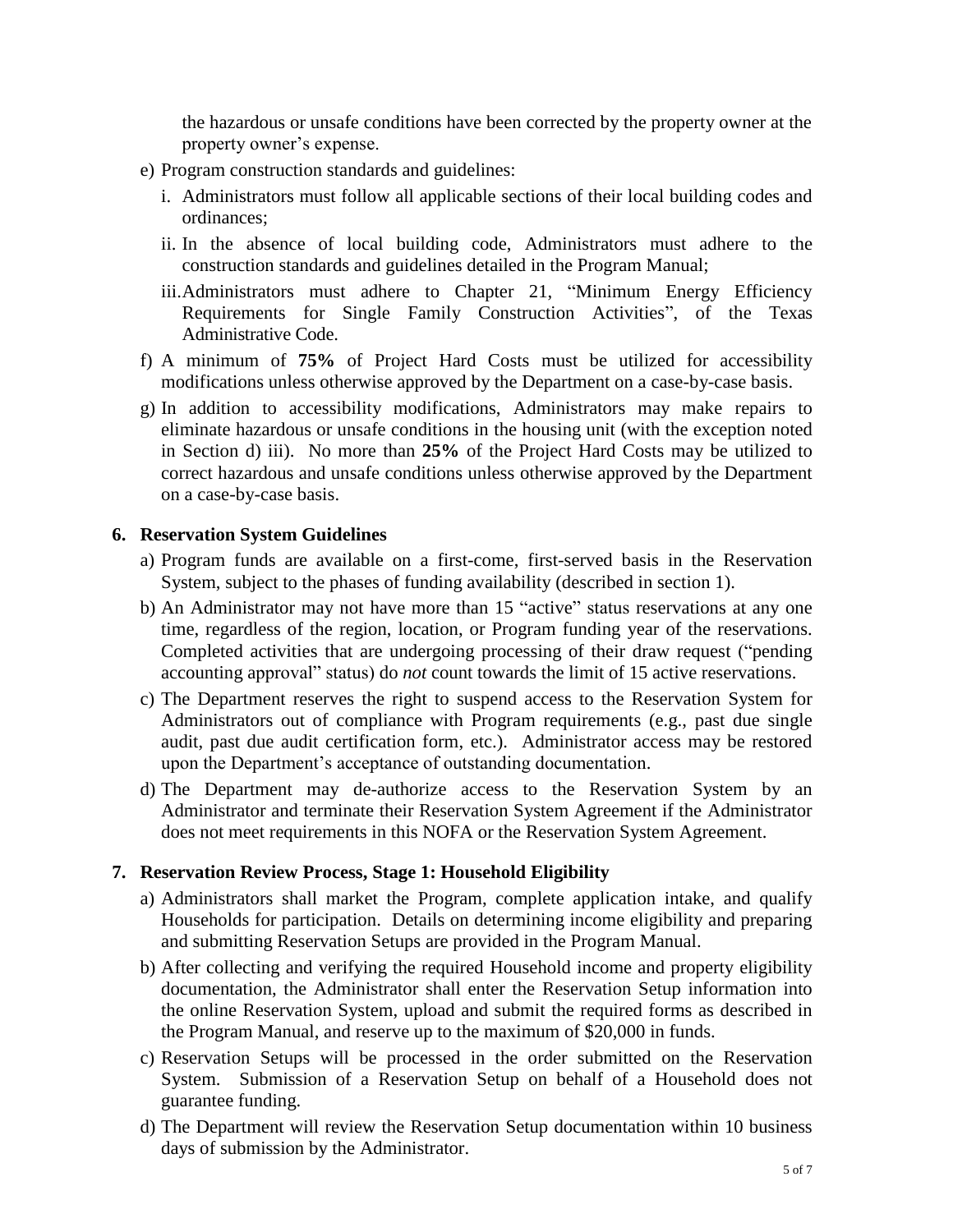- e) If the documentation needs correction or additional information, the Department will notify the Administrator of the deficiencies. **If any deficiencies remain 10 business days after notification, the Department may cancel the reservation.** The Administrator may resubmit the Reservation Setup if funds are available.
- f) Once the Department verifies a Household is eligible for assistance, the Department will reserve up to the maximum of \$20,000 in Project Costs and an Administration Fee equal to 10% of the Project Costs in the Reservation System on behalf of the household. The Department will notify the Administrator to proceed to Stage 2 of the review process.

# **8. Reservation Review Process, Stage 2: Initial Inspection, Work Write-Up and Cost Estimate Review**

- a) When the Department approves the Reservation Setup and sets it to "active" status in the Reservation System, Project and Administration Fee funds will be reserved for the Household for a period of **30 calendar days (60 calendar days for reservations for Manufactured Housing Units)**. During this time, the Administrator must complete the initial inspection, "before" photos, work write-up and cost estimation forms and upload and submit all required documentation as described in the Program Manual.
- b) The Department will review the Stage 2 documentation within 10 business days of submission by the Administrator.
- c) If documentation needs correction or additional information, the Department will notify the Administrator of the deficiencies. **If any deficiencies remain 10 business days after notification, the Department may cancel the reservation.** The Administrator may resubmit the Reservation Setup if funds are available
- d) Once the Department verifies documentation is complete and approved, the Department will notify the Administrator to proceed to Stage 3 of the review process.

#### **9. Reservation Review Process, Stage 3: Construction Contract and Bid Review**

- a) Within **60 calendar days** of the date of the Stage 2 Departmental approval notification (described in section 8d), the Administrator must upload and submit the winning bid selected for contract award and other required documentation as described in the Program Manual.
- b) The Department will review the Stage 3 documentation within 10 business days of submission by the Administrator.
- c) If documentation needs correction or additional information, the Department will notify the Administrator of the deficiencies. **If any deficiencies remain 10 business days after notification, the Department may cancel the reservation.** The Administrator may resubmit the Reservation Setup if funds are available.
- d) Once the Department verifies documentation is complete and approved, the Department will notify the Administrator to proceed with construction.

#### **10. Project Completion and Draw Process**

a) When the Administrator has been notified that Stage 3 Review has been approved by the Department (described in section 9d), the Administrator has **90 calendar days** to complete all construction activities and upload and submit both the project and administrative draw requests. Details on preparing and uploading draw requests are